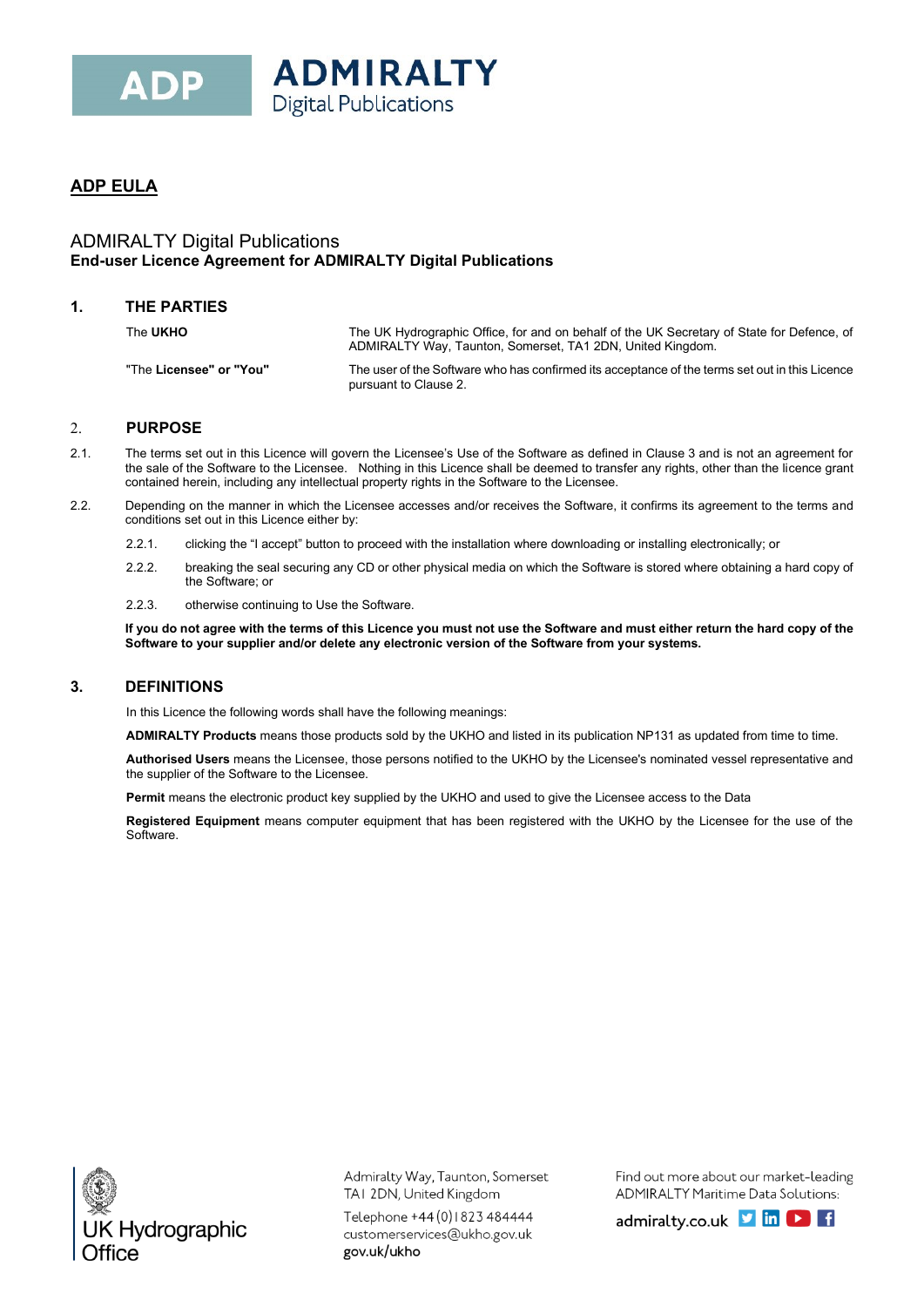**Software** means the products listed below, including any accompanying documentation, text or security keys required to decrypt the software for display and customer service and any enhancements, revisions or modifications to the same.

### **3.1. ADMIRALTY TotalTide**

#### **3.2. ADMIRALTY Digital List of Lights**

#### **3.3. ADMIRALTY Digital Radio Signals**

**Use** means to load, install or run the Software on the Workstations, or for the supplier of the Software to do the same remotely for installation and set up purposes on behalf of the of the Licensee.

### **4. GRANT AND SCOPE OF LICENCE**

- 4.1. The UKHO hereby grants the Licensee a non-exclusive, non-transferable licence to:
	- 4.1.1. Use, and permit Authorised Users to Use, the Software on Registered Equipment;
	- 4.1.2. make one working copy of the Software, such copy to be subject to all terms and conditions of this Licence.
	- 4.1.3. The individual software products (or areas or volumes) to which this EULA applies are shown in our e-mail confirming your purchase and detailing the licence keys to activate the element(s) of ADMIRALTY Digital Publications licensed to you. Your licence does not entitle you to use any of the other element(s) of ADMIRALTY Digital Publications.
- 4.2. The Licensee agrees to ensure that the Authorised Users are made fully aware of, understand and agree to abide by the terms of this Licence before they are allowed Use of the Software. The Licensee accepts full responsibility for the acts or omissions of its Authorised Users.
- 4.3. The licence granted in this clause 4 does not entitle the Licensee to use any other ADMIRALTY Products.

## **5. USE OF THE SOFTWARE**

To enable the Licensee to use the Software the UKHO may place a 'cookie' onto the Licensee's Registered Equipment. Details of how and why the UKHO uses cookies to enable the Licensee to use the Software can be found at <http://www.admiralty.co.uk/pages/PrivacyPolicy.aspx>

## **6. INTELLECTUAL PROPERTY RIGHTS**

- 6.1. All intellectual property rights in the Software shall remain the property of the British Crown, the UKHO and/or its licensors and suppliers. The Licensee shall acquire no intellectual property rights in the Software save as otherwise provided in this Licence.
- 6.2. The Licensee undertakes that all material belonging to or under the control of the UKHO to which the Licensee gains access or receives directly or indirectly as a result of the operation of this Licence shall not be used or accessed by the Licensee, its Authorised Users or any of its employees or any other person acting on its behalf for any purpose other than as set out in and for the purposes envisaged in this Licence.
- 6.3. The Licensee shall give prompt notice to the UKHO if the Licensee becomes aware of any unauthorised use or exploitation of the Software by any third party and shall procure that Authorised Users, its employees or any other person acting on its behalf do the same.



Admiralty Way, Taunton, Somerset TAI 2DN, United Kingdom

Telephone +44 (0) | 823 484444 customerservices@ukho.gov.uk gov.uk/ukho

Find out more about our market-leading ADMIRALTY Maritime Data Solutions: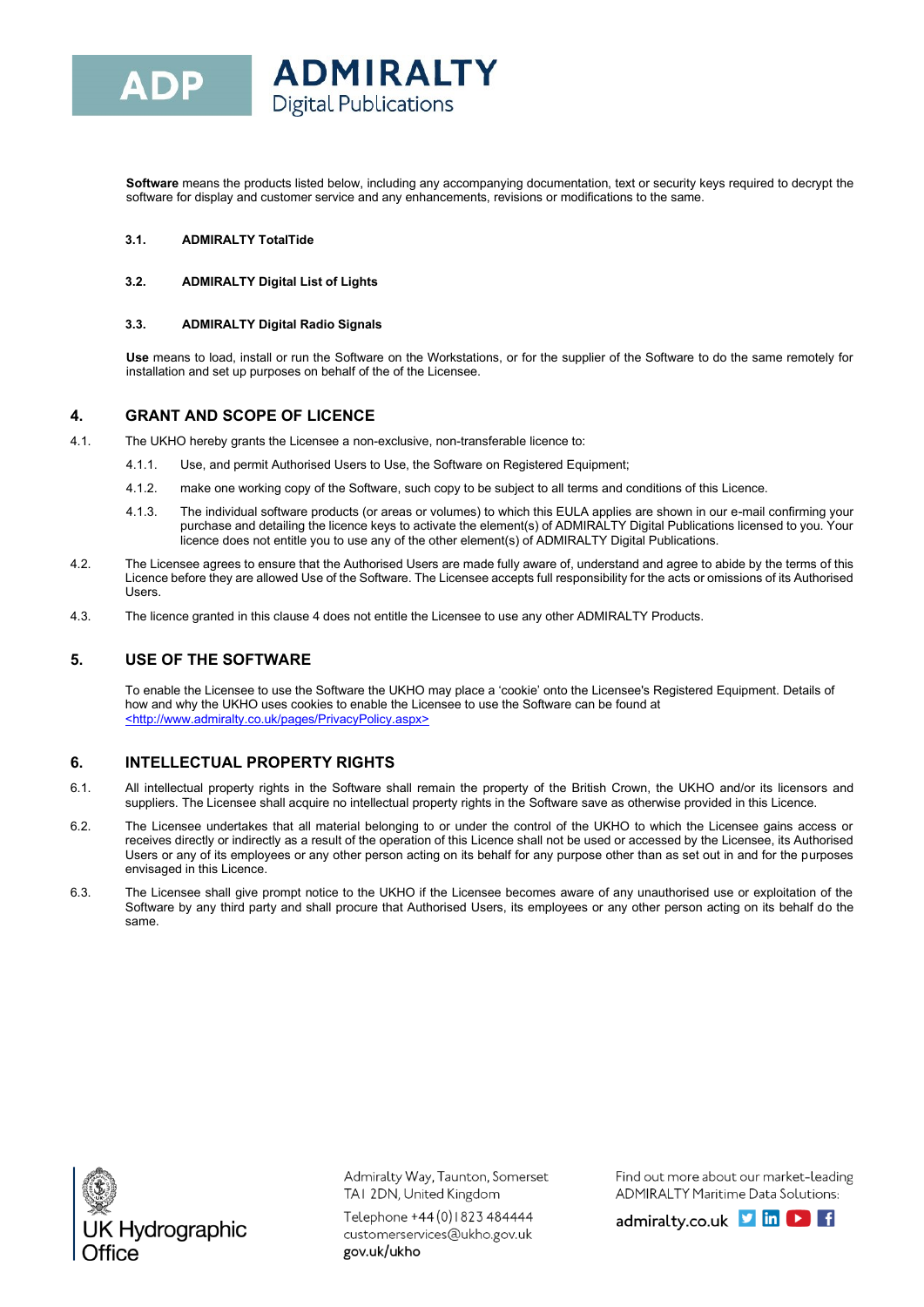## **7. RESTRICTIONS**

- 7.1. The Licensee confirms that the rights set out at clause 4 constitute the entire licence granted to the Licensee and that this clause 7 is not exhaustive and does not operate to prejudice the legal rights of the UKHO or to exclude or limit the applicability of the general law.
- 7.2. Any copies of the Software in the Licensee's possession whether hard copies or electronic copies must not be sold, hired or transferred in any way to a third party without the express permission of UKHO.

### 7.3. The Licensee undertakes:

- 7.3.1. subject to clause 4.1.2 not to copy the Software;
- 7.3.2. not to rent, lease, sub-license, loan, translate, merge, adapt, vary or modify the Software;
- 7.3.3. not to make alterations to, or modifications of, the whole or any part of the Software nor permit the Software or any part of it to be combined with, or become incorporated in, any other programs;
- 7.3.4. not to load the Software on to a network server for the purposes of distribution to one or more computer(s) on that network or to effect such distribution (such use requiring a separate licence);
- 7.3.5. not to disassemble, de-compile, reverse engineer or create derivative works based on the whole or any part of the Software nor attempt to do any such things except where explicitly permitted under local law;
- 7.3.6. to keep all copies of the Software secure and to maintain accurate and up-to-date records of the number and locations of all copies of the Software;
- 7.3.7. to supervise and control use of the Software and ensure that the Software is used by the Authorised Users, employees and representatives of the Licensee in accordance with the terms of this Licence;
- 7.3.8. to include the copyright notice of the UKHO on all entire and partial copies of the Software in any form; and
- 7.3.9. not to provide, or otherwise make available, the Software in any form, in whole or in part (including, but not limited to, program listings, object and source program listings, object code and source code) to any person without prior written consent from the UKHO.

## **8. TERM AND TERMINATION**

- 8.1. This licence will terminate upon expiry of the Permit.
- 8.2. The UKHO may terminate this Licence immediately on written notice if:
	- 8.2.1. the Licensee commits a material or persistent breach of the Licence; or
	- 8.2.2. the Licensee's financial position is such that its directors, shareholders or creditors take or are entitled to take steps to institute formal insolvency proceedings of a type provided for by the Insolvency Act 1986 (or any similar or analogous legislation, whether under English law or otherwise), including without limitation administration, liquidation, administrative receivership, receivership, voluntary arrangement, scheme of arrangement or bankruptcy, or if the Licensee is unable to pay its debts within the meaning of section 123 of the Insolvency Act 1986.
- 8.3. The UKHO may terminate this Licence for any reason by giving the Licensee not less than 90 days' written notice.
- 8.4. Upon termination of this Licence the Licensee shall return or destroy all copies, including partial copies, of the Software supplied to it under this Licence.

## **9. VARIATION**

9.1. The UKHO reserves the right to amend the provisions of this Licence. Details of any such amendments, and the date from which they will become effective, shall be notified on the website (<www.admiralty.co.uk>) from time to time and the Licensee should regularly check the site for updates. The terms of this Licence shall be deemed to have been varied from the date on which they are updated on that site.



Admiralty Way, Taunton, Somerset TAI 2DN, United Kingdom

Telephone +44 (0) | 823 484444 customerservices@ukho.gov.uk gov.uk/ukho

Find out more about our market-leading ADMIRALTY Maritime Data Solutions: